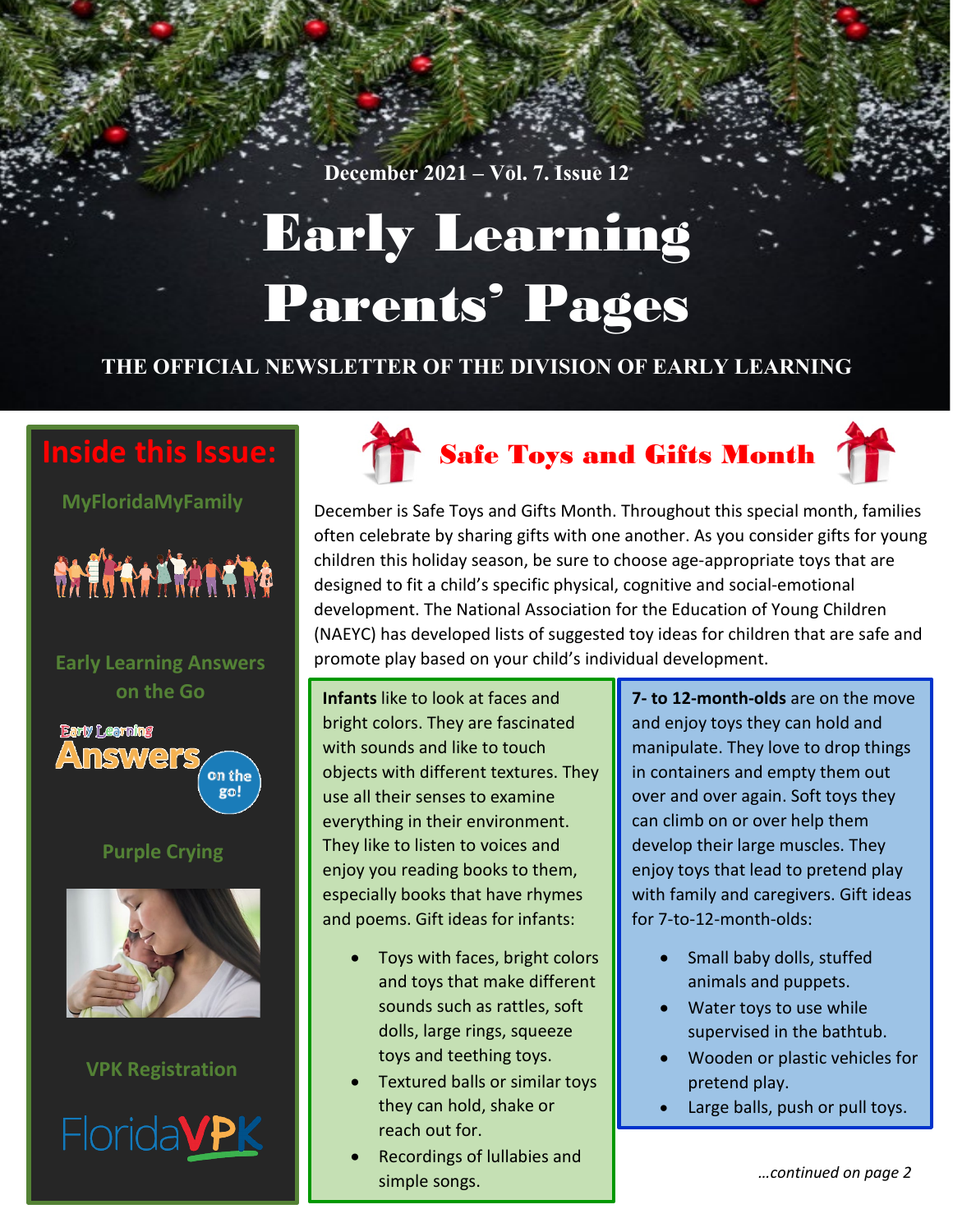**1-year-olds** can walk, move quickly and climb stairs. They like to build or stack things. They are beginning to have better small motor control and like toys they can manipulate. They are interested in using crayons and paint and may begin to explore drawing or painting. Gift ideas for 1-year-olds:

- Wooden or cardboard blocks, boxes and puzzles.
- Toys with dials, switches, knobs and lids.
- Toy phones, toy steering wheels, small brooms and toy vacuums.

**2-year-olds** are learning lots of words and enjoy books and songs. They have better control of their hands and fingers and can play with smaller toys and manipulate smaller objects. They like toys that help develop their small and large muscles. Two-year-olds enjoy imitating adults and older children and love pretend play and creating art with paints and crayons. Gift ideas for 2-year-olds:

- Blocks or other stacking and building toys.
- Child-sized chairs, tables and kitchen sets.
- Dolls, dress-up clothes, puppets and stuffed animals.

**3- to 5-year-olds** have longer attention spans than toddlers, talk a lot and ask many questions. They like to experiment with new objects and use toys in various ways. They spend a lot of time in pretend play imitating family members, teachers, and characters they see in movies, on television or in books. They love toys that help develop their large muscles and help with small muscle control. Gift ideas for 3- to 5-year-olds:

- Puzzles, snap together blocks.
- Collections and other smaller objects to sort by length, width, height, shape, color, smell, quantity and other features—collections of plastic bottle caps, plastic bowls and lids, keys, shells, counting bears and small colored blocks.
- Costumes and dress-up clothes.
- Dolls with accessories.
- Puppets and small puppet stages.

Don't forget books! Beginning at birth, children should be read to daily. Check out Zero to Three's website to learn more about the importance of reading to your child. New books make wonderful gifts for young children. Look through the books, talk about the pictures and read to your child as often as possible.

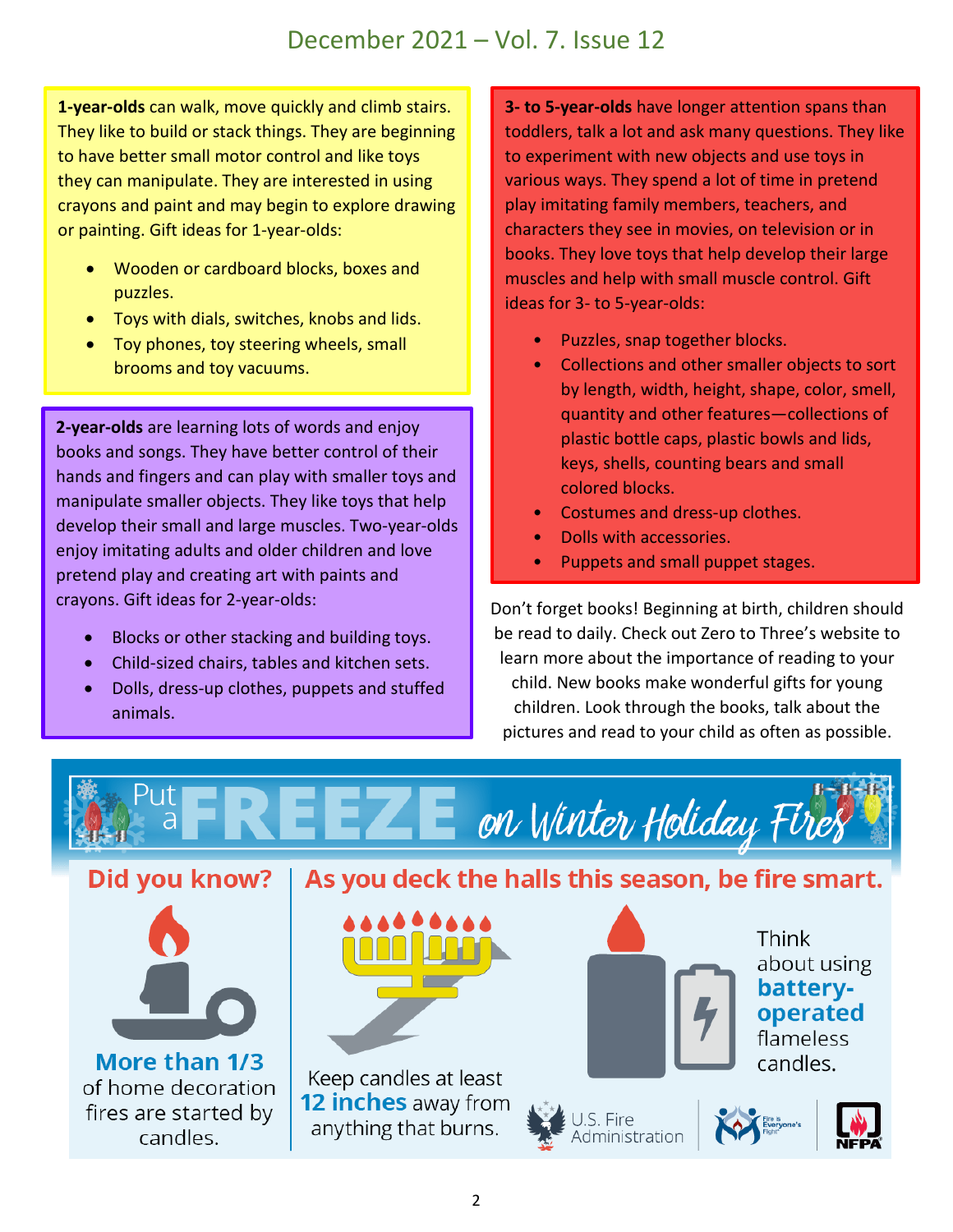#### **MyFloridaMyFamily**





"Little Blue Truck"



"Bear Feels Sick"



"Pass It On"

To find more books on caring and helping others, visit Brightly or the [Division of Early](http://flbt5.floridaearlylearning.com/docs/Preschool%20Booklist-%20ADA-DEL.pdf)  [Learning's Preschool Booklist.](http://flbt5.floridaearlylearning.com/docs/Preschool%20Booklist-%20ADA-DEL.pdf)



One way to help children experience a happy childhood and brighter future is reducing the number of families in crisis. The Florida Department of Children and Families has developed MyFloridaMyFamily, a web-based platform, focused on connecting families in need with local organizations ready to help. The goals of MyFloridaMyFamily are to pair Florida families with area resources that can strengthen and assist parents, increase adoptive and foster parent recruitment and engage community and faith-based organizations with supporting their communities.

To accomplish these goals, MyFloridaMyFamily teamed up with national partners to offer several advanced matchmaking features.

- 1. The online directory allows families to search for organizations by zip code for assistance with housing, financial assistance, childcare, healthcare, legal aid and more. Just visit [MyFloridaMyFamily.com](https://www.myfloridamyfamily.com/) and select "I Need Help."
- 2. The Care Portal connects children with needs to community groups ready to help. Care Portal notifies local groups of this family, giving the organization an opportunity to respond in realtime.
- 3. Angel Armies is for interested faith institutes that want to connect with national non-profits to strengthen their own congregations and communities. Faith institutions can receive family advocacy training, ministry tools and more.

Through MyFloridaMyFamily and its other partners, Aunt Bertha, Care Portal and Angel Armies, Florida has been able to build a network of people and organizations that are ready to help families in need and make sure every child has a happy, safe and bright future.

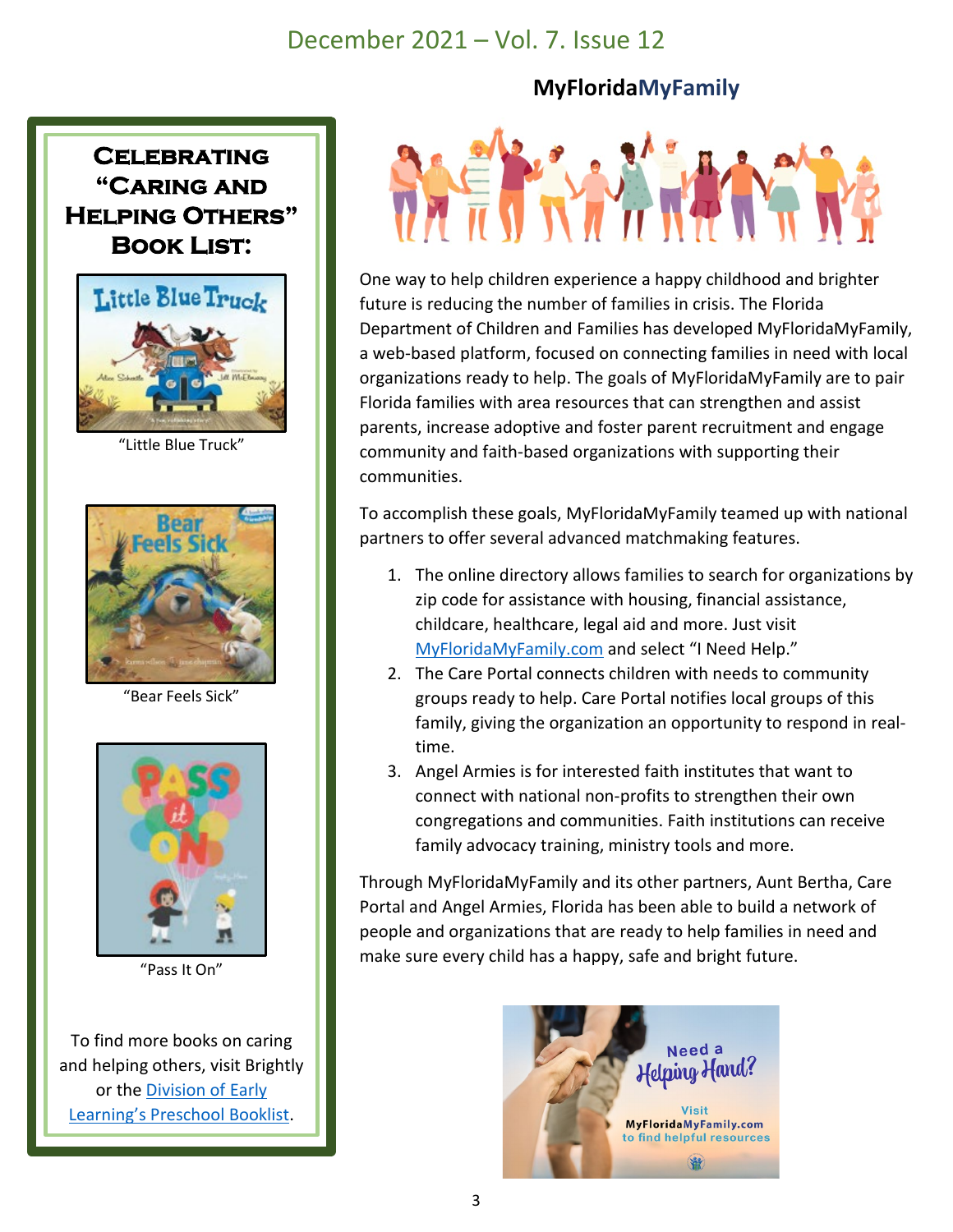## **Supporting Social Studies for Young Learners**

The [Florida Early Learning and Developmental Standards,](http://flbt5.floridaearlylearning.com/) available for children birth up to kindergarten, will help you understand the developmental milestones achieved by your child. There are eight domains, Physical Development, Approaches to Learning, Social and Emotional Development, Language and Literacy, Mathematical Thinking, Scientific Inquiry, Creative Expression through the Arts and Social Studies. In the earliest years, social studies concepts simply involve children exploring their world and trying to make sense of the social and physical environments. Social interactions form the basis of social studies, therefore in the early childhood development, each child's basic social understanding begins with self and family then expands to early learning. A sensitive, respectful approach sets the tone for a child's social learning. Below is an at-a-glance into the Social Studies standards for birth to kindergarten on individuals and groups and what families can do to support their child's learning.

| <b>Domain: Social Studies</b><br><b>Standard: C: Individuals and Groups</b> |                                                                                             |                                                                                                                                                                                                                                                                                                                                                                                                                                                                                                                                                                                                                                             |
|-----------------------------------------------------------------------------|---------------------------------------------------------------------------------------------|---------------------------------------------------------------------------------------------------------------------------------------------------------------------------------------------------------------------------------------------------------------------------------------------------------------------------------------------------------------------------------------------------------------------------------------------------------------------------------------------------------------------------------------------------------------------------------------------------------------------------------------------|
| Age:                                                                        | Standard:                                                                                   | What families can do to support their child's learning:                                                                                                                                                                                                                                                                                                                                                                                                                                                                                                                                                                                     |
| <b>Birth-8 Months</b>                                                       | Begins to recognize family<br>members                                                       | Foster positive relationships with their baby.<br>$\bullet$<br>Understand that they are the child's first and most<br>important teacher.<br>Talk to child, sing songs, play finger games.                                                                                                                                                                                                                                                                                                                                                                                                                                                   |
| 8-18 Months                                                                 | Identifies family members                                                                   | Create and use a family picture book when talking with<br>$\bullet$<br>children.<br>Create special moments while getting ready in the morning,<br>$\bullet$<br>such as snuggle time, reading a book or talking/singing to<br>child while changing diapers or getting dressed.                                                                                                                                                                                                                                                                                                                                                               |
| 18-24 Months                                                                | Begins to recognize self as<br>separate from others                                         | Provide opportunities for children to interact with peers in<br>$\bullet$<br>the playground or park.<br>Start a collection of photos depicting what children do in<br>$\bullet$<br>various settings, such as home, school or park.                                                                                                                                                                                                                                                                                                                                                                                                          |
| 2-3 Years                                                                   | Recognizes self as<br>separate from others                                                  | Engage children in conversations about what they enjoy<br>doing best.<br>Understand children are experiencing many feelings of their<br>$\bullet$<br>own and need help expressing themselves.<br>Be good role models as children begin to copy words and<br>$\bullet$<br>actions they hear and see.                                                                                                                                                                                                                                                                                                                                         |
| 3-4 Years                                                                   | Identifies self and others<br>as part of a group<br>Identifies groups within a<br>community | Provide children with opportunities to work and play in a<br>$\bullet$<br>variety of settings such as playground and birthday parties.<br>Talk with children about who they played with at school and<br>$\bullet$<br>ask them to describe the activity.<br>Ask children if they would like to invite one or two of their<br>$\bullet$<br>classmates to visit.<br>Discuss different groups of which child/family may be a part<br>(e.g., extended family, military community, religious<br>organization, circle of friends).<br>Expose child to jobs that help the community (e.g., fire<br>fighters, medical helpers, sanitation workers). |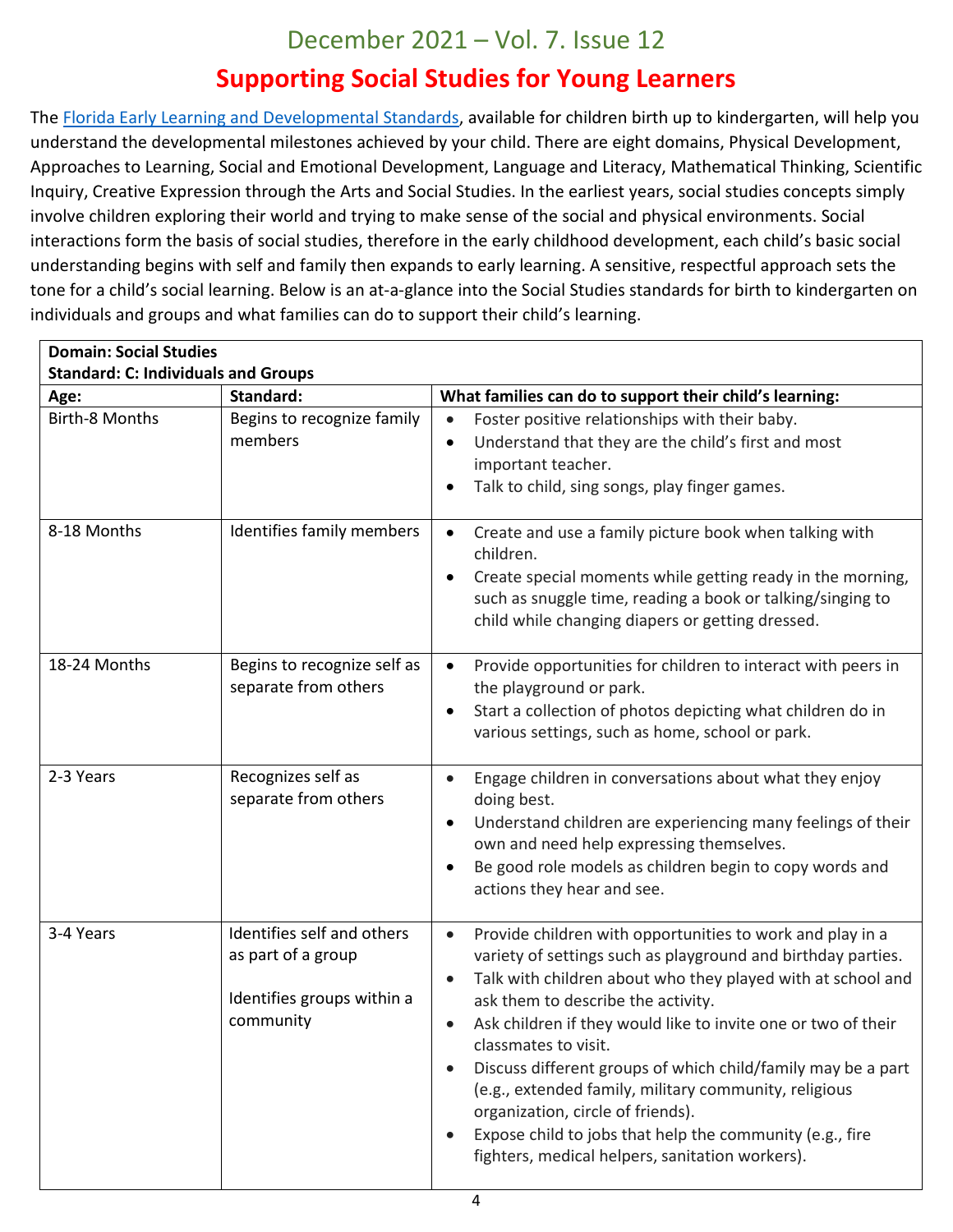This month, set a time as a family to listen to a read aloud of the book *"Who's in My Family" by Robie H. Harris*. This time of year, many families will gather together, and these moments are a wonderful time to allow your

child to explore social interactions. While you read the book, you will join Nellie and Gus and their family, plus all manner of other families, for a day at the zoo, where they see animal families galore! To top off their day, Nellie and Gus invite friends and relatives for a fun dinner at home. This engaging story interweaves conversations between the siblings and a matter-of-fact text, making it clear to every child that whoever makes up your family, it is perfectly normal, and very wonderful. December 27 is Visit the Zoo Day. Search for a zoo near you for your family to visit and see animal families.



The Division of Early Learning and the University of Florida's Lastinger Center for Learning have developed videos to increase and support parent education on a wide range of topics such as:



Videos are available in English and Spanish. Check them out at [http://www.floridaearlylearning.com/family-resources/answers.](http://www.floridaearlylearning.com/family-resources/answers)

- What is an Individualized Family Service Plan or IFSP, an Individual Educational Plan or IEP, and a 504 Plan?
- What is a Child Developmental Screening?
- What is School Readiness and Voluntary Prekindergarten?
- How do I identify a quality program for my child?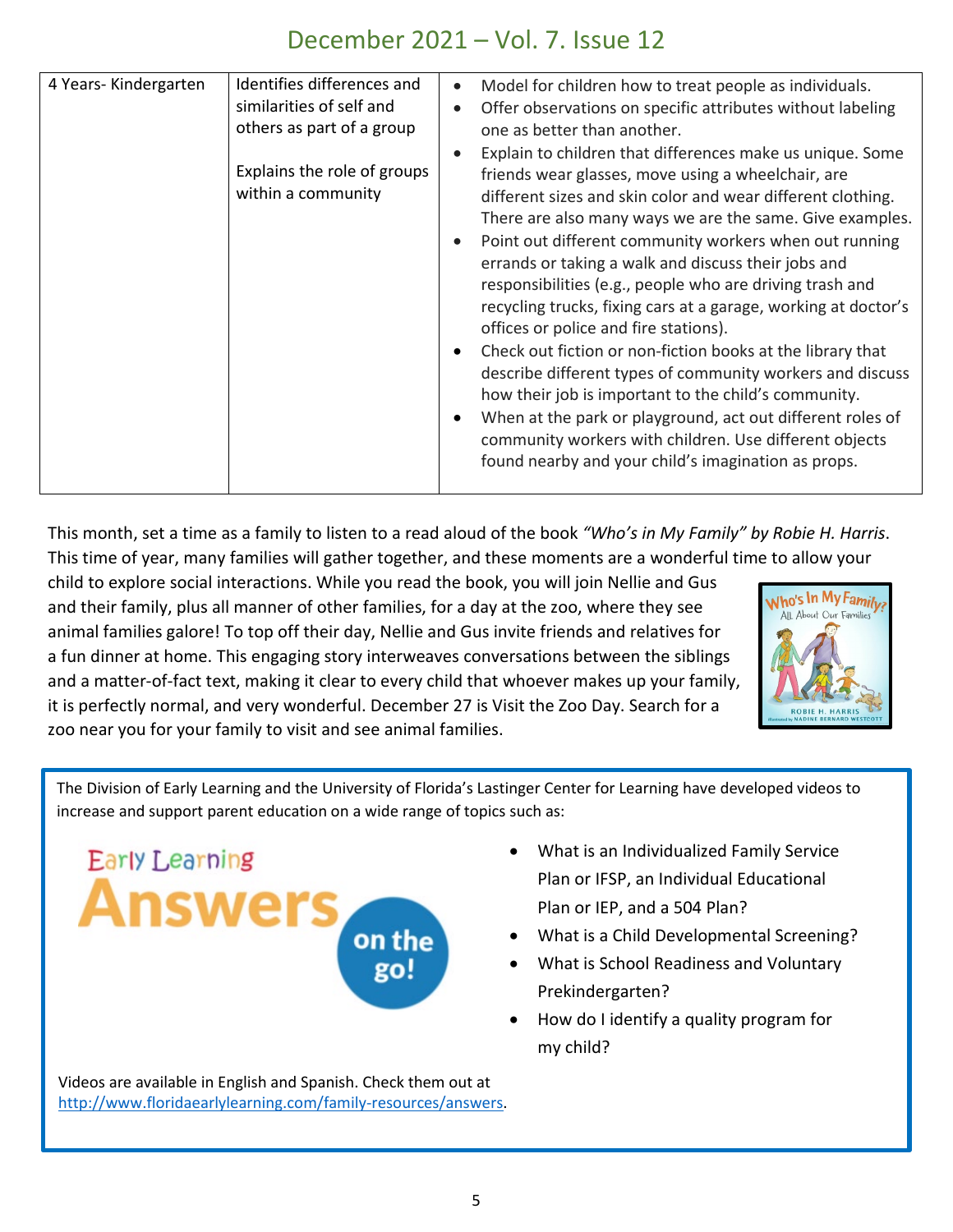# Baby Crying? There's an APP for that!

The *Period of PURPLE Crying* mobile app found in the Apple App and Google Play stores is intended for parents of newborns. The *Period of PURPLE Crying* is a new way to help parents understand this time in their baby's life, which is a normal part of every infant's development.

Hearing that your baby "has colic" can be scary and confusing. The fact is your baby is going through a normal developmental phase. This time is referred as the *Period of Purple Crying*. Please know that this is not because the baby turns purple while crying. The acronym is a meaningful and memorable way to describe what parents and their babies are going through. *PURPLE* stands for Peak of crying, Unpredictability, Resists soothing, Pain-like face, Long lasting and Evening.

The *Period of PURPLE Crying* begins at about 2 weeks of age and continues until about 3-4 months of age. There are other common characteristics of this phase, or period, which are better described by the acronym *PURPLE*. All babies go through this period. It is during this time that some babies can cry a lot and some far less, but they all go through it.

Many parents and caregivers ask what they can do to try to soothe their crying infant. The following is a list of practical things to try to calm your crying baby. It is important to remember that while many of these suggestions will work most of the time, nothing will work all of the time.

10 Tips to Soothe Your Crying Infant:

- 1. **Feed your baby.** Hunger is the main reason a baby will cry.
- 2. **Burp your baby.** Babies do not have a natural ability to get rid of air built up in their stomach.
- 3. **Give your baby a lukewarm bath.** A great soothing technique but never leave your baby unintended.
- 4. **Massage your baby.** A gentle massage on a baby's back, arms or legs can be very comforting.
- 5. **Make eye contact with your baby and smile.** Eye-to-eye contact with your baby when they are crying can distract and comfort them.
- 6. **Kiss your baby.** This can help lessen the tension during fierce crying episodes.
- 7. **Sing softly.** Lullabies were created because of their effectiveness at calming crying babies.
- 8. **Hum in a low tone against your baby's head.** Babies love the sounds of music.
- 9. **Run a vacuum cleaner.** The noise from a vacuum produces a masking sound referred to as white noise. Babies find this noise hypnotizing.
- 10. **Take your baby for a ride in the car.** The vibrations from the car have a sleep-inducing effect on babies. Always make sure your baby is secure in a rear-facing car seat in the back seat.

It is completely normal to become overwhelmed with a baby's crying. If you feel yourself getting to a point of frustration, call the Child Help Hotline.

Child Help is a 24/7 toll free number that you can call and talk to a professionally trained counselor and get help handling your infant's crying as well as other challenging developmental topics. Child Help National Hotline: 1-800- 4-A-CHILD (1-800-422-4453) or Florida's Hotline at 1-800-962-2873. For more information on *The Period of Purple Crying,* visit [purplecrying.info.](http://purplecrying.info/)